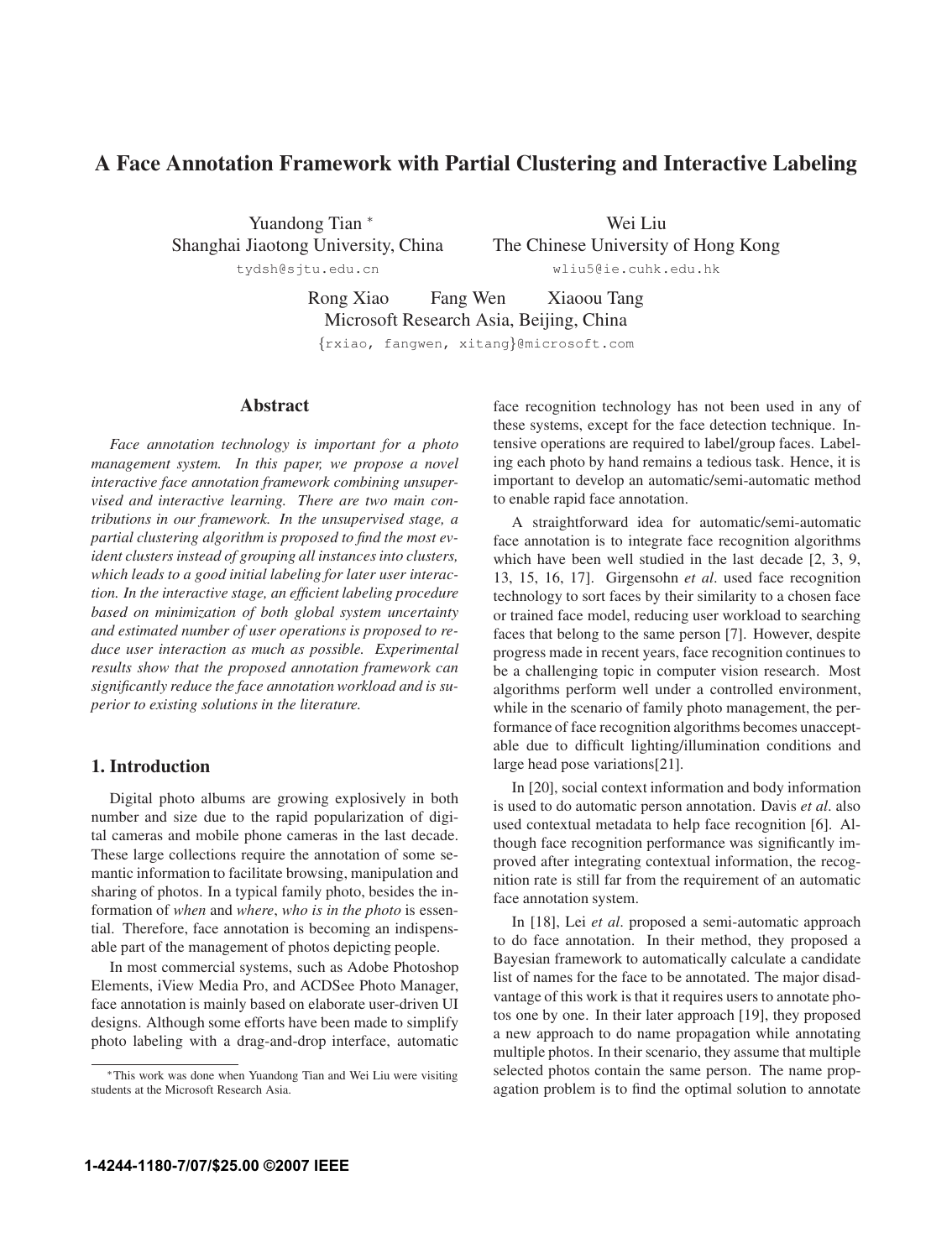this person in these photos automatically. However, their scenario is quite limited, since people still need to browse the whole album to select the photos to be annotated.

A common problem of above semi-automatic frameworks is that users have to manually select photos one by one. Suh *et al*. proposed a framework to allow cluster annotation [12]. The faces were clustered according to time and torso information firstly, and then the user can label a cluster in one operation. However, in this work, once the clusters were determined, the remaining work becomes all manual. All the errors in the clustering need to corrected one by one by the user. In addition, the clustering performance using only time and torso information is very limited. Therefore, the remaining manual work is still intensive.

Recently, Riya [1] developed an iterative framework for face annotation. In every iteration, the user was asked to manually label some faces, then the system used these labeled information to recognize faces that belong to the same person, and proposed them for user confirmation. Few technical details are available about Riya's algorithm, but from experiments we can see that it still requires a lot of manual labeling to obtain final annotation results.

Inspired by above approaches, we propose a novel interactive framework to further reduce the face annotation workload. This is critical for performance improvement of interactive photo annotation system [5]. Due to current status in face recognition, it is not practical to expect a framework that eliminates all user interaction. Our goal is to:

- 1) achieve relatively high performance without user interaction;
- 2) when user interaction is included, reduce it to an acceptable level.

We implement these two criteria in two stages, an unsupervised stage and an interactive stage, as illustrated in Figure 1.

There are two main contributions of our framework. The first contribution is the formulation of a partial clustering algorithm. This algorithm aims at reduction of user labor rather than overall clustering performance. It is designed to deliberately bias toward evident clusters, so that a user can quickly label them to offer the framework a large amount of labeled information with very little effort.

The second contribution is the interactive labeling procedure in the interactive stage. In this procedure, both global system uncertainty and estimated number of user operations are modeled via entropy notation. In each iteration step, a particular group of unlabeled faces that most likely belong to one person and are most informative to decrease global entropy is pop up for the user to label. Therefore, the user's workload in the interactive stage will be reduced as much as possible.

## **2. Partial Clustering for Face Annotation**

As discussed above, the current situation in face recognition limits the maximum performance that an unsupervised algorithm can achieve. So we are not expecting overall good performance for a clustering algorithm, which is, however, the ultimate goal for most machine learning methods, but aim at finding initial good clusters for a user to label easily.

To achieve this goal, we try to properly bias the cluster results so that only "evident" clusters are kept, while other faces, that are not grouped tightly enough, remain in the litter bin. These evident clusters usually contain only one identity, hence a user can do batch labeling with only one click. Then with this easily obtained labeled information at hand, an interactive labeling procedure follows to reduce user interaction.

In the following, we first discuss how features are extracted and combined to form similarity. Then describe the detail of the partial clustering algorithm.

## **2.1. Spectral Embedding Using Face similarity measure**

In a photo album, a set of faces  $X = \{x_i\}, i = 1 \dots N$  is extracted for each individual. For each face  $x \in X$ ,  $f(x)$  is its representation in a facial feature space. We also extract contextual features for each face, including texture features  $c(x)$  which are extracted on clothes areas, and time feature  $t(x)$  which is the time when the photo was taken.

For any two faces  $x_i$  and  $x_j$ , we define the following distances:  $d_{i,j}^F \equiv d(f(x_i), f(x_j))$  is the distance in facial feature space,  $d_{i,j}^C \equiv d(c(x_i), c(x_j))$  is the distance of cloth feature,  $d_{i,j}^T \equiv d(t(x_i), t(x_j))$  is the time distance.

Using the Bayesian rule, face similarity can be formulated as:

$$
P(\Omega_I|d^F, d^C, d^T) = \frac{P(d^F, d^C|\Omega_I, d^T)P(\Omega_I|d^T)}{P(d^F, d^C|d^T)}, \quad (1)
$$

where  $\Omega_I$  indicates patches  $x_i$  and  $x_j$  are from the photos of the same individual.

Using the assumption of a *Time Prior* that a person of the same identity tends to wear the same clothes during a short period of time, the dependence between  $d^F$  and  $d^C$  only comes from the knowledge of the time prior. Therefore we have

$$
P(d^F, d^C|\Omega_I, d^T) = P(d^F|\Omega_I, d^T)P(d^C|\Omega_I, d^T). \tag{2}
$$

Given  $\Omega_I$ ,  $d^F$  is independent of  $d^T$ , and  $\Omega_I$  is independent of  $d^T$ , we have

$$
P(d^F|\Omega_I, d^T) = P(d^F|\Omega_I),
$$
\n(3)

$$
P(\Omega_I|d^T) = P(\Omega_I). \tag{4}
$$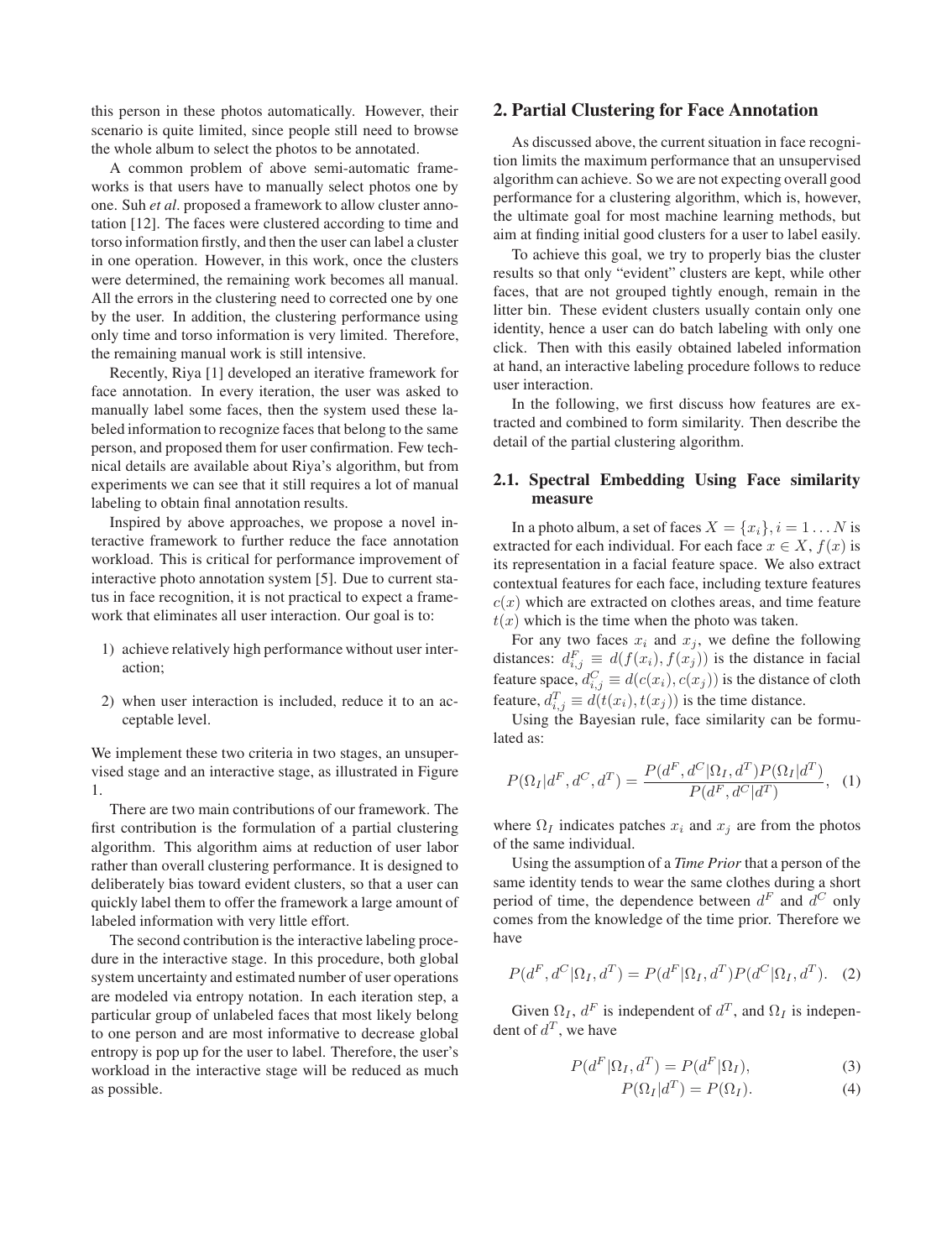

Figure 1. The workflow for face annotation framework

Using Eq. 2 - Eq. 4, Eq. 1 can be rewritten as

$$
P(\Omega_I|d^F, d^C, d^T) = \frac{P(d^F|\Omega_I)P(d^C|\Omega_I, d^T)P(\Omega_I)}{P(d^F|d^T)P(d^C|d^T)}.
$$
\n(5)

We use a similarity matrix  $A$  to store all pair-wise similarities, with  $a_{ij} = P(\Omega_I | d_{ij}^F, d_{ij}^C, d_{ij}^T)$ .

The probabilities  $P(d^F | \Omega_I)$ ,  $P(d^C | \Omega_I, d^T)$ ,  $P(\Omega_I)$ ,  $P(d^F | d^T)$ , and  $P(d^C | d^T)$  can be estimated in a training set using a similar method described in [18].

In addition to the time prior, we also propose another prior, called *Cannot Link Prior* to further improve the discriminant power of face similarity. The *Cannot Link Prior* comes from the fact that two faces appearing in the same photo belong to different people. This prior is simply modeled as a hard constraint on face similarity.

#### **2.2. Partial Clustering algorithm**

Once pair-wise similarity is defined, many methods can be used for unsupervised clustering. Spectral clustering[11], is one of the algorithms that has been proven to be effective and stable.

Spectral clustering procedure can be decomposed into two parts, spectral embedding and clustering. Spectral embedding finds representations  $\{\phi_i\}_{i=1...N}$  for faces  ${x_i}_{i=1...N}$  in a metric-equipped compact manifold C for graph-structured data, where data are much more easily clustered. This compact manifold  $C$  is actually the surface of a d-dimensional unit hyper-sphere. Then classic Kmeans is used to cluster them in C.

However, for our specific problem, due to difficulties encountered in face recognition, pair-wise similarity does not work very well even if contextual information is added. In this situation, after spectral embedding, many faces are mapped into messy data points and simple K-Means only produces very noisy results.

In this section, we proposed a partial clustering algo-

rithm to address this problem. Different from traditional clustering algorithms, the partial clustering algorithm will not group all samples into clusters. The basic assumption made in this algorithm is that the noisy samples which are difficult for clustering will be distributed uniformly after the spectral embedding.

Therefore, as shown in Eq. 6, we modified the traditional Gaussian Mixture Model by adding a uniform background noise distribution. We also propose to use an exponential prior to control the variances of component Gaussian distributions:

$$
\sigma_j^2 \sim Exp(\theta) \quad j = 1...K
$$
  
\n
$$
\begin{array}{ccc}\nY & \sim & P(Y = j) = \alpha_j & j = 0...K \\
\Phi & \sim & P(\phi|y = j, \sigma_j) = N(\phi; \mu_j, \sigma_j^2) & j = 1...K \\
\sim & P(\phi|y = 0) = p_b,\n\end{array}
$$
\n(6)

where  $\alpha_j$  is the cluster prior,  $\mu_j$  is the mean of the cluster,  $\sigma_j$  is the variance of the cluster,  $p_b$  is the density of the background distribution,  $y_i$  is the label of face  $x_i$ , and  $\phi_i$  is the spectral representation of face  $x_i$ .

The uniform probability density  $p_b$  is thus evaluated to be the inverse of a finite "area"  $S_d(1)$  of C, with

$$
S_d(1) = \frac{2\pi^{d/2}}{\Gamma(d/2)}
$$
 (7)

where  $\Gamma(\cdot)$  is the gamma function  $\Gamma(s) = \int_0^\infty x^{s-1} e^{-x} dx$ .

Then our goal is to find the MAP estimation of the following posterior likelihood function:

$$
P(\phi, \sigma | \mu, \alpha) = \sum_{y} P(\phi, y, \sigma | \mu, \alpha), \tag{8}
$$

which can be solved by the Expectation-Maximization (EM) algorithm.

Compared with the traditional K-Means algorithm, the partial clustering algorithm only focuses on finding "evident" clusters which contain samples with high intra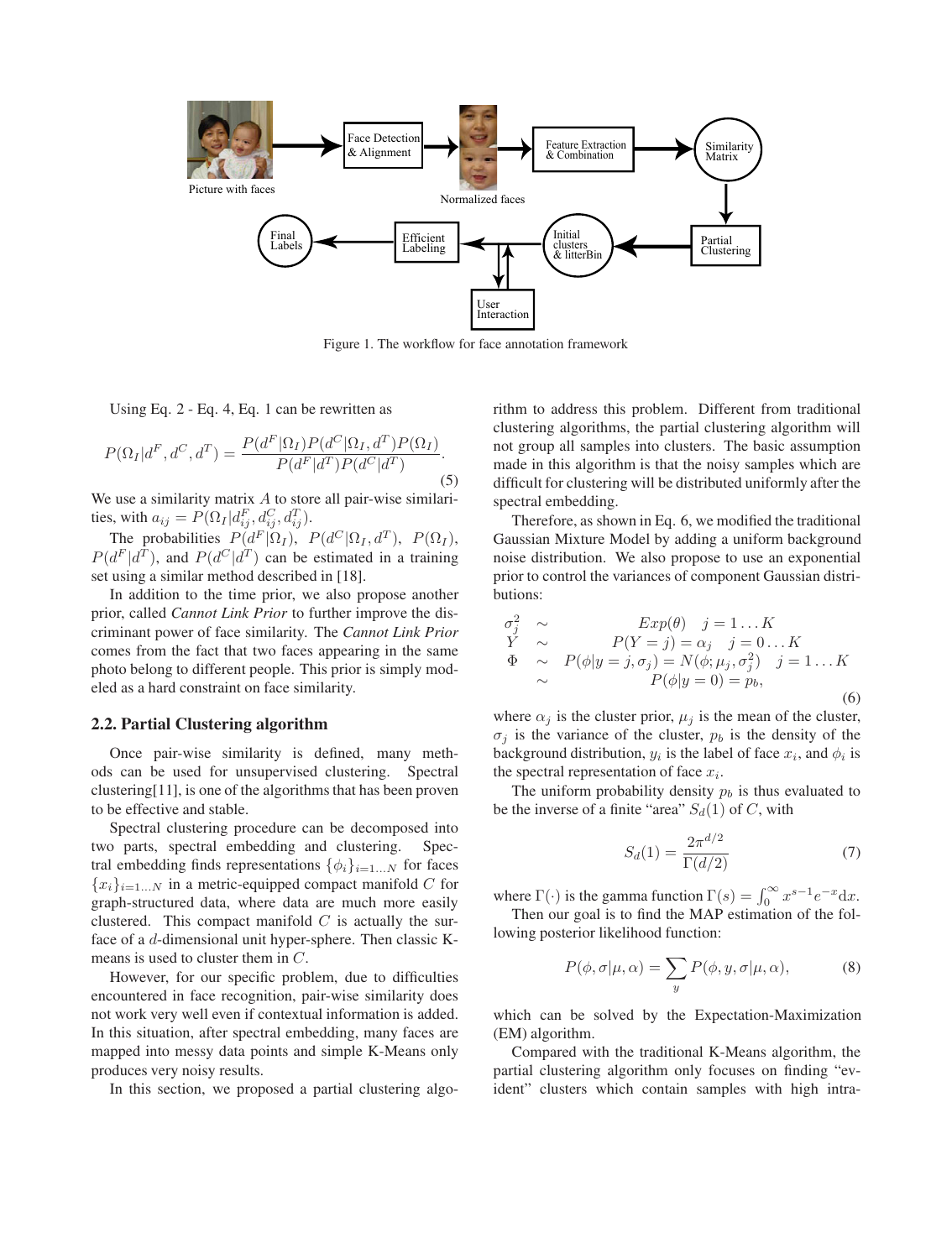cluster similarity. Samples in a disperse distribution will be grouped into a litter-bin cluster.

#### **3. Interactive Labeling for Face Annotation**

The partial clustering algorithm automatically groups similar faces into several evident clusters, and groups dissimilar faces into a background cluster, called the litter-bin. After the partial clustering stage, we use an "Initial labeling" procedure to annotate these evident clusters. Since faces in an evident cluster most likely belong to a single individual, user annotation interactions on these clusters can be significantly reduced. However, the workload of face annotation in the litter-bin is still huge.

In this section, we propose a parameter-free, iterative labeling procedure to address this problem. In each step, the system uses the information from the labeled faces to automatically infer an optimal subset of unlabeled faces for user annotation. This annotation step will be iteratively used until all faces are labeled. Using this strategy, the overall user interactions can be reduced by finding an optimal subset of unlabeled faces in each annotation step.

Suppose there are K labeled groups of identities  $\mathcal{G} =$  ${G_1, \ldots, G_K}$ , with  $G_j = {x_i|y_i = j}$  for  $j = 1...K$ , and an unlabeled face set  $G_0$ , which define the beginning state  $s_0 = \{G_0, G\}$ . Each time we choose to label a subset  $Q \subseteq G_0$ , and then go to the next state  $s' = \{G_0 \setminus Q, \mathcal{G} + Q\}$ with

$$
\mathcal{G} + Q \equiv \bigcup_{j} \left( G_j + \bigcup_{x_k \in Q, y_k = j} \{x_k\} \right). \tag{9}
$$

The transition weight between two states is defined as the information efficiency, the ratio r of expected *information gain* to estimated user operations in labeling Q:

$$
r \equiv \frac{\mathbf{E}_{\mathcal{G}}\left[\text{Gain}(Q; \mathcal{G})\right]}{\text{Operations}(Q)}.\tag{10}
$$

We thus search for a path  $P \equiv \{Q_1, \ldots, Q_m\}$  from  $s_0$ to the common final state  $s_F = \{\emptyset, \mathcal{G}_F\}$  that maximizes the sum of weights over transitions as the following:

$$
\max_{P} \sum_{k=1}^{m} r_k,
$$
\n(11)

and  $r_k$  is defined as:

$$
r_k = \frac{\mathbf{E}_{\mathcal{G}_k} \left[ \text{Gain}(Q_k; \mathcal{G}_k) \right]}{\text{Operations}(Q_k)},\tag{12}
$$

with  $\mathcal{G}_k \equiv \mathcal{G} + \bigcup_{j=1}^{k-1} Q_j$ .

To solve this problem, one has to enumerate all the possibilities to find the optimal solution, which results in an NPhard problem. So we resort to a greedy approach. In each iteration, we find an optimal set of unlabeled faces  $Q \subseteq G_0$ that maximizes the ratio  $r$ ,

$$
Q = \arg\max_{Q} \frac{\mathbf{E}_{\mathcal{G}}\left[\text{Gain}(Q; \mathcal{G})\right]}{\text{Operations}(Q)}.
$$
 (13)

In the following subsections, we model  $Gain(Q; \mathcal{G})$  as the decrement of global entropy of the system conditioned on G, and Operations(Q) as *subset-saliency entropy* (SSE), which represents estimated number of user operations.

#### **3.1. Information Gain**

For  $x_i \in G_0$ , we assume that its label  $y_i$  has a probability distribution conditioned on G:

$$
P(y_i = j | \mathcal{G}) \propto \max_{x_k \in G_j} a_{ik}.
$$
 (14)

 $a_{ij}$  is the similarity measure between face i and j. We use the most similar criterion instead of average. Since the face distribution in the feature space is well known on a high dimensional manifold, using the similarity between the nearest-neighbor is more robust than using the average of similarities over all relevant samples.

The total uncertainty of all unlabeled faces in  $G_0$  can be measured by entropy. Assuming that  $G_0$  is an independent random variables set, its global (pseudo-)entropy is simply the addition of each independent part  $x_i$ :

$$
H(G_0|\mathcal{G}) = \sum_{x_i \in G_0} H(x_i|\mathcal{G}), \tag{15}
$$

with each part  $H(x_i|\mathcal{G})$  defined on the probability measure of Eq. 14.

Suppose the subset  $Q \subseteq G_0$  is manually labeled, then the *information gain* can be defined as the decrement of  $H(G_0|{\cal G})$ :

$$
Gain(Q; \mathcal{G}) \equiv -\Delta H(Q|\mathcal{G}) = H(G_0|\mathcal{G}) - H(G_0 \setminus Q|\mathcal{G} + Q)
$$
\n(16)

In general,  $Gain(Q; \mathcal{G})$  is not accessible since the true labels of Q are unknown. But we can instead evaluate the expectation of  $Gain(Q; G)$ , conditioned on Eq. 14:

$$
\mathbf{E}_{\mathcal{G}}(\text{Gain}(Q; \mathcal{G})) = \sum_{l_Q \in L_Q} \text{Gain}(l_Q; \mathcal{G}) P(l_Q | \mathcal{G}), \quad (17)
$$

where  $l_Q$  is a label assignment of the set  $Q$ , and  $L_Q$  is the set of all possible label assignments. By the independence assumption of  $G_0$ , we can then actually evaluate it.

### **3.2. Subset-Saliency Entropy**

Given subset  $Q \subseteq G_0$ , we can estimate the number of user operations via *Subset-Saliency Entropy* H(Q):

$$
H(Q) = -\sum_{l_Q \in L_Q} P(l_Q) \log P(l_Q),\tag{18}
$$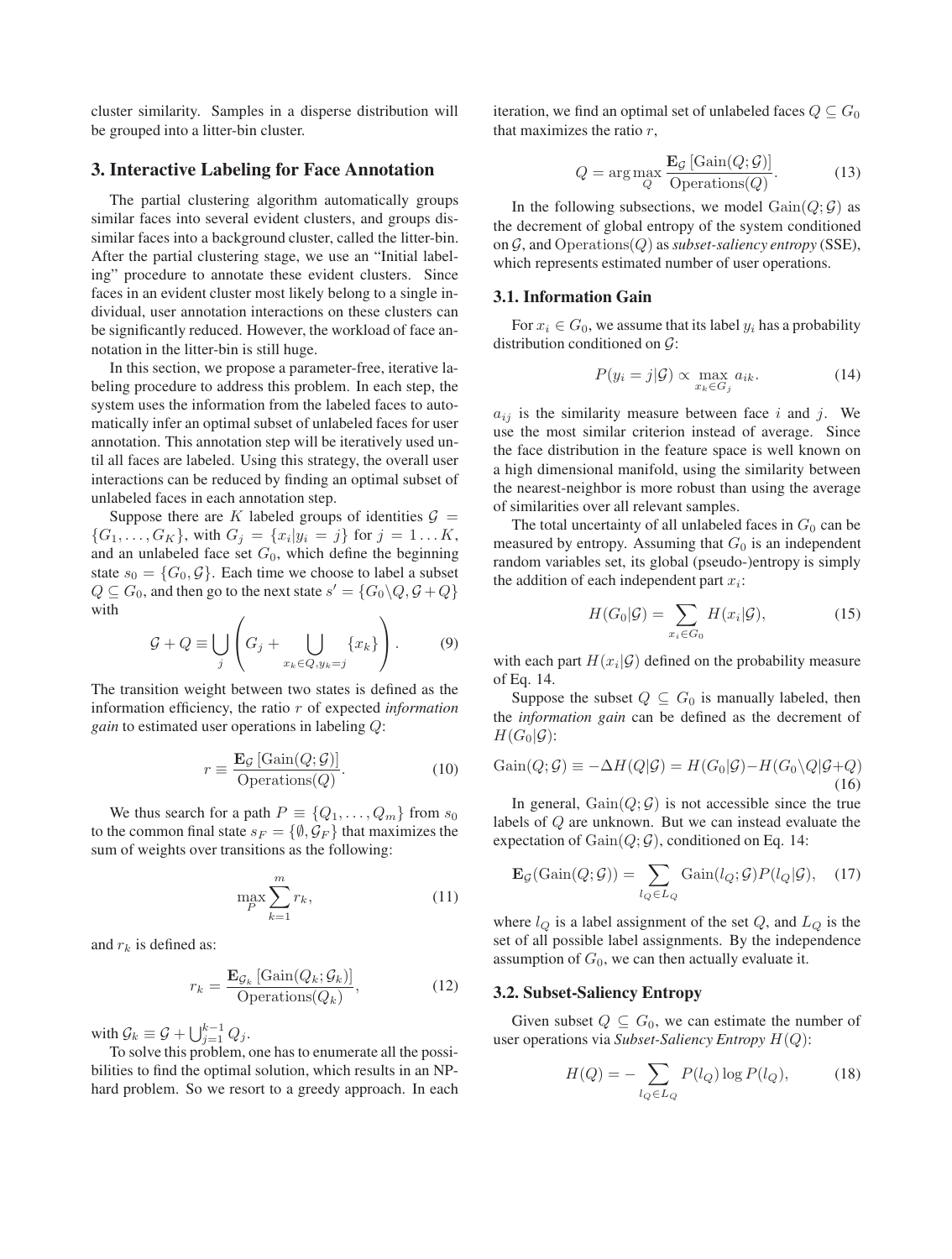

Figure 2. The graphical model for  $H(Q)$ 

with  $P(l<sub>O</sub>)$  evaluated by the following equation:

$$
P(l_Q) = \sum_{l_{G \setminus Q} \in L_{G \setminus Q}} P(l_Q | l_{G \setminus Q}) P(l_{G \setminus Q}), \quad (19)
$$

where  $G = \{x_i\}_{i=1...N}$  is set of all faces.

This entropy actually models a competition between Q itself and  $G \backslash Q$ , hence the name. As in Eq. 19, if  $P(l_Q|l_{G\setminus Q})$  stays nearly constant when  $l_{G\setminus Q}$  changes, then  $l<sub>Q</sub>$  appears highly correlated and cohesive, which makes  $H(Q)$  small. In short, Q are expected to share the same label; if  $P(l_Q|l_{G\setminus Q})$  changes rapidly with  $l_{G\setminus Q}$ , then Q is heavily influenced by the external node from Q, which tends to make Q an independent set. In such a situation, intensive user operations are unavoidable to label Q.

### **3.3. The Algorithm to Solve** H(Q)

In general, directly computing  $H(Q)$  is NP-hard. Additionally, even optimizing Eq. 13 instead of Eq. 11 is intractable. We again adopt a greedy approach that solves both.

Indeed, we first pick one unlabeled face  $x_d$  as the seed of Q, and then do a local search over its neighbors, each time searching for  $x_i = \arg \max_{x_i \in G_0 \setminus Q} a_{id}$ , and put it into Q, until

Eq. 13 start to decrease.

The greedy procedure also yields a plausible and efficient way of computing  $H(Q)$ . Letting  $Q =$  ${x_d, x_1, \ldots, x_n}$ , we assume a graphical model as in Fig. 2. The loopy structure in Eq. 19 is then substantially simplified into tree-structure.

In this simplified model, let subset  $Y \subseteq G \backslash Q$  hold competitors. Y can be any subset. Typically we choose two cases,  $Y = G_0 \backslash Q$  and  $Y = \bigcup \mathcal{G}$ , which correspond to pure unsupervised and pure supervised versions. Of course, any mixture version is allowed. Here we use an unsupervised version in the experiments.

For each  $x_i \in Q \backslash \{x_d\}$ , we choose  $x_{N(i)}$  from Y via the most similar criterion:

$$
x_{N(i)} = \arg\max_{x_k \in Y} a_{ik},\tag{20}
$$

and then define conditional probability in Fig. 2 as the following:

$$
P(y_i|y_d, y_{N(i)}) \propto \begin{cases} a_{i,N(i)} & y_i = y_{N(i)} \\ a_{id} & y_i = y_d \\ 0 & otherwise. \end{cases}
$$
 (21)

For  $P(y_{N(i)})$ , if  $x_{N(i)}$  is labeled, then it is a delta function peaked at  $y_{N(i)}$ , otherwise we assign a uniform probability over  $K$  possible labels. This is because in the unsupervised version, we want  $H(Q)$  to truly reflect the saliency structure of  $Q$  in  $G_0$ , without any bias on labeled data. But the supervised version is equally reasonable.

Then for each  $x_i$ , by marginalization over  $x_N(i)$ , we get

$$
P(y_i|y_d) = \sum_{y_{N(i)}} P(y_i|y_d, y_{N(i)}) P(y_{N(i)}).
$$
 (22)

And  $H(Q)$  is thus evaluated as the following:

$$
H(Q) = H(y_d) + H(Q \setminus \{y_d\}|y_d) = H(y_d) + \sum_i H(y_i|y_d).
$$
\n(23)

In essence, in the extreme case with strong intra-connection and weak interconnection of  $Q$ ,  $H(Q)$  will be exactly  $H(y_d) \approx \log K$ , which indicates only one operation is needed; whereas in the other extreme case, all  $y_i$  are mutual independent no matter whether  $y_d$  is given, which results in  $H(y_d) + p \log K \approx (p+1) \log K$ , and indicates  $p + 1$  operations is needed. This verifies the effectiveness of approximated  $H(Q)$ .

#### **4. Experimental Results**

We present three comparative experiments here to demonstrate the performance of our framework.

In the unsupervised stage, experimental comparisons are made between the prior-equipped partial clustering algorithm and the classic spectral clustering algorithm.

In the interactive stage, two related works are compared. One is interactive annotation based on (second-time) spectral clustering which labels one by one the newly-generated clusters from unlabeled faces. The cluster with lowest similarity variation will be annotated first. Another is the face annotation system developed by Riya.

Since the performance of K-mean and partial clustering will change with cluster initialization, we thus averaged experimental results on 200 runs of randomized initialization for all experiments so as to give a more convincing comparison.

#### **4.1. Data preparation and experimental protocol**

Four disjoint datasets are used in our experiment, all of which are extracted from typical photos in cluttered scenes.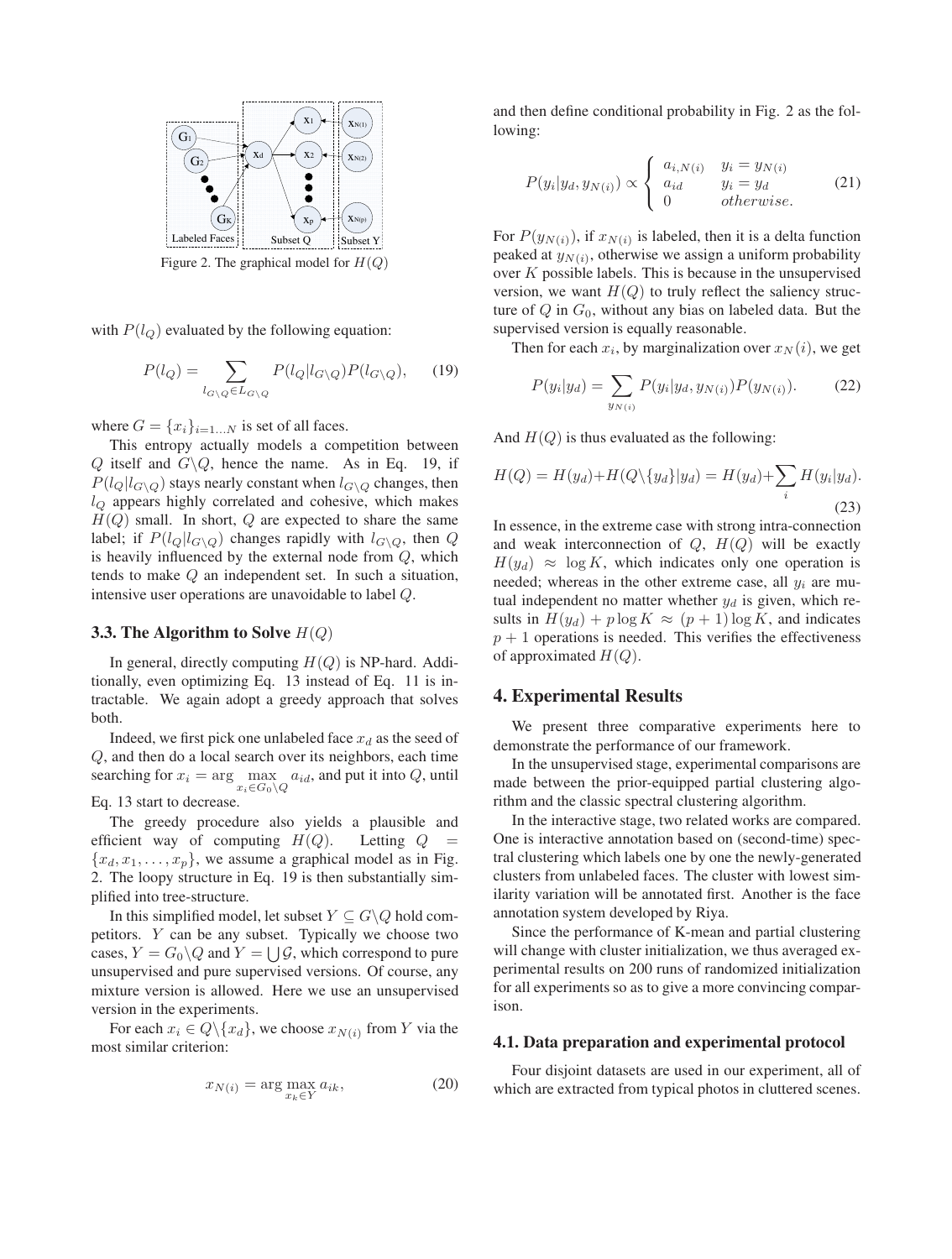

Figure 3. Some example faces cropped from four datasets.



Figure 4. Identities histogram for three datasets

Table 1. The configuration of four datasets used for experiments.

| Data Set    | В |     |
|-------------|---|-----|
| #Face       |   | 147 |
| #Individual | n |     |

Some face samples cropped from these data sets are shown in Fig. 3.

We show the identity histogram in Fig. 4. Dataset A, C and D are regular family albums. All their distributions coincide with the fact that in typical albums, several core members comprise most samples, while other insignificant identities have only a small portion of the samples. Dataset B comes from an album taken within 5 days, travel snapshots.

For each image, face regions are aligned and cropped using a Haar-based Face Detector [14] and an eye detector [10]. Then for each face regions, Local Binary Pattern(LBP) features are extracted, and contextual Color Corregram[4] features are extracted on clothes areas. For distance measure, we choose chi-square for facial features and L1-distance for contextual features.

As in [8], we use *accuracy* (AC) to measure cluster performance as follows:

$$
AC = \frac{\sum_{i=1}^{N} \delta(y_i, map(r_i))}{N}
$$
 (24)

where N is the number of faces,  $\delta(u, v)$  is the delta function that equals one if  $u = v$  and otherwise equals zero,  $y_i$ and  $r_i$  are the groundtruth label and obtained cluster label respectively, and  $map(r_i)$  is a function to map the cluster label to the ground truth label. Different from [8], in this paper, the map function is chosen to map the cluster label to the majority groundtruth label of the each estimated cluster.

To evaluate interactive and overall performance of our framework, a user interaction model is included to count user operations and efficiency.

User operations only occur at the interactive stage. In initial labeling, we assume that typically a user will only label those clusters with more than 70% accuracy. For each cluster, whether skipped or not, we count one *browse* operation. For each cluster to be annotated, we count one *tag* operation for each misplaced face.

During the interactive labeling procedure, the user is asked to label Q in each annotation step. The user interaction count can be estimated by using

$$
N(Q) = \min_{j} [1 + \sum_{x_i \in Q} 1(y_i \neq y_j)], \tag{25}
$$

where Q is a suggested subset of unlabel faces for user annotation, function  $1(x)$  is the indicator function, and  $y_i$  is any possible label.

Labeling efficiency is thus defined as the ratio of the number of faces labeled to the number of user operations.

#### **4.2. Evaluation on unsupervised stage**

In this part, we compare the partial clustering algorithm with classic spectral clustering algorithm (K-Means in embedding space), as proposed in [11]. Since we claimed that this algorithm does not aim at overall performance, but on the leading clusters for subsequent initial labeling, the performance measure is then made on the first 80%, 85%,  $90\%$  and  $95\%$  clusters, with N in Eq. 24 modified accordingly. Fig. 5 shows the result, with both curves using priorequipped similarity, defined in Eq. 5.

Obviously, in all datasets, partial clustering algorithm outperformed classical spectral clustering in the leading clusters. When more and more clusters are involved in cal-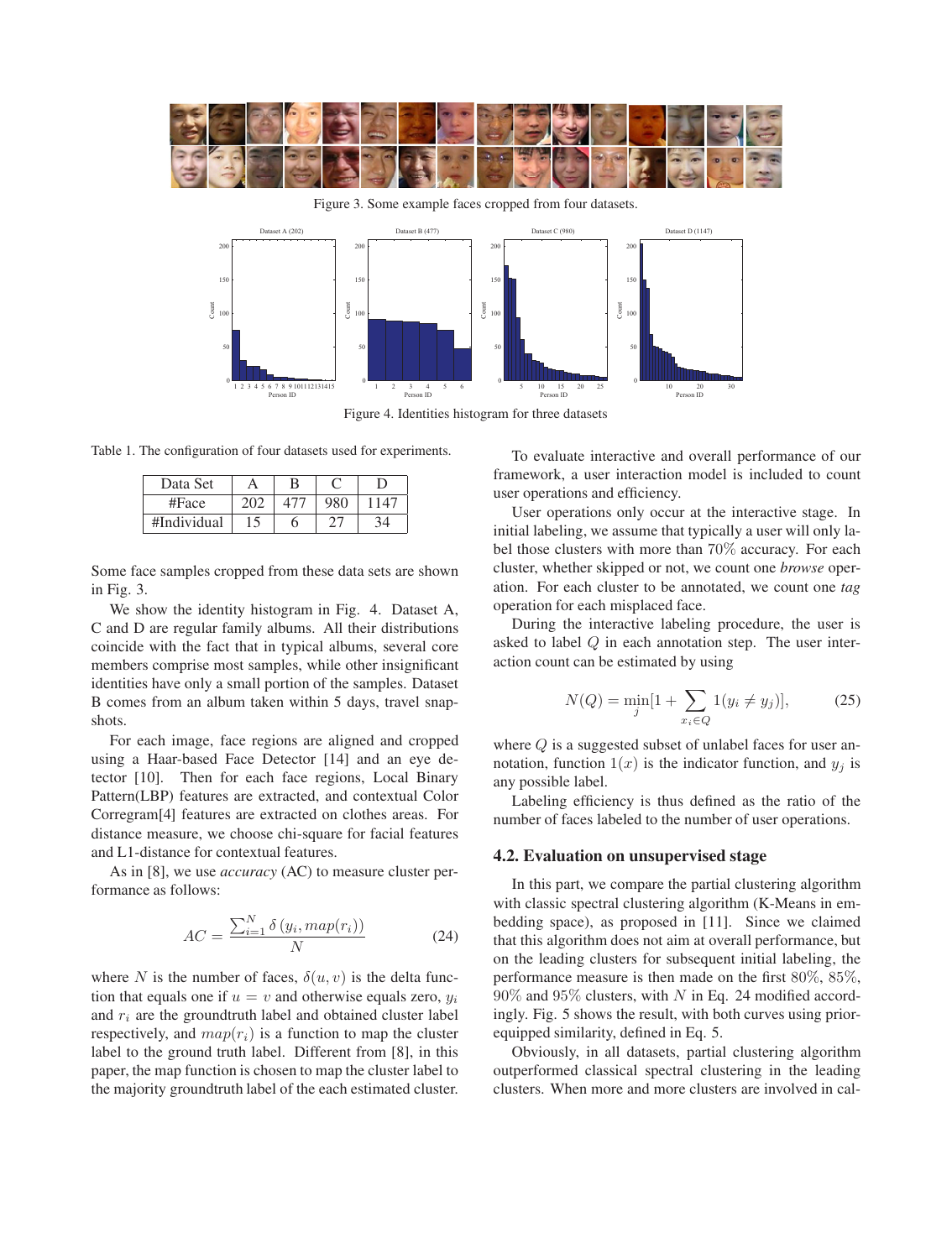

Figure 5. Performance comparison between partial clustering and spectral clustering on the first 80%, 85%, 90% and 95% clusters. This result is averaged over  $K \in [20, 100)$ .

culation, the result of two algorithms come closer. This shows that our algorithm does not help to produce overall better clusters, but aims to make clusters better, as we expect.

#### **4.3. Evaluation on interactive stage**

We also conduct experiments on interactive labeling procedure. This procedure is compared with labeling on (second-time) spectral clustering. After initial labeling by partial clustering, we use the proposed interactive labeling algorithm and spectral clustering respectively to label the rest of the faces. For the latter, we first re-cluster unlabeled faces, then simply label the cluster, whose similarity variation is the lowest.

Results in Fig. 6 show that our proposed labeling algorithm achieves higher efficiency at the beginning of labeling, which results in labeling more faces in fewer steps than labeling on spectral clustering.

#### **4.4. Overall performance evaluation**

Since there are few related works in the literature, we compared our framework with two approaches: the face annotation based on pure spectral clustering, and the oneby-one annotation, which is similar to the strategy used by many commercial systems like Photoshop Elements.

The experimental results in Fig. 7 illustrate that our framework outperforms other approaches in four data sets. An obvious turning point in each figure shows the two-stage nature of proposed framework.

We also compare our result with Riya's [1] on data set A. In every iteration, the user was asked to manually label some faces, then the system used this labeled information to recognize faces that belong to the same person, and pro-



Figure 6. Performance comparison on interactive stage in four datasets.



Figure 7. Overall performance comparsion in four datasets.

posed them for user confirmation. We thus count one labeling as one user operation. As shown in Fig. 8, in 200 repeated experiments, our system needed 42.3 user interactions to annotate the whole data set on average. Compared with 80 user interactions used by Riya, our system outperforms Riya by about 46%.

## **5. Conclusion and Future Work**

In this paper, we propose a novel face annotation framework based on the partial clustering algorithm and the interactive labeling procedure.

There are two main contributions. The first contribution